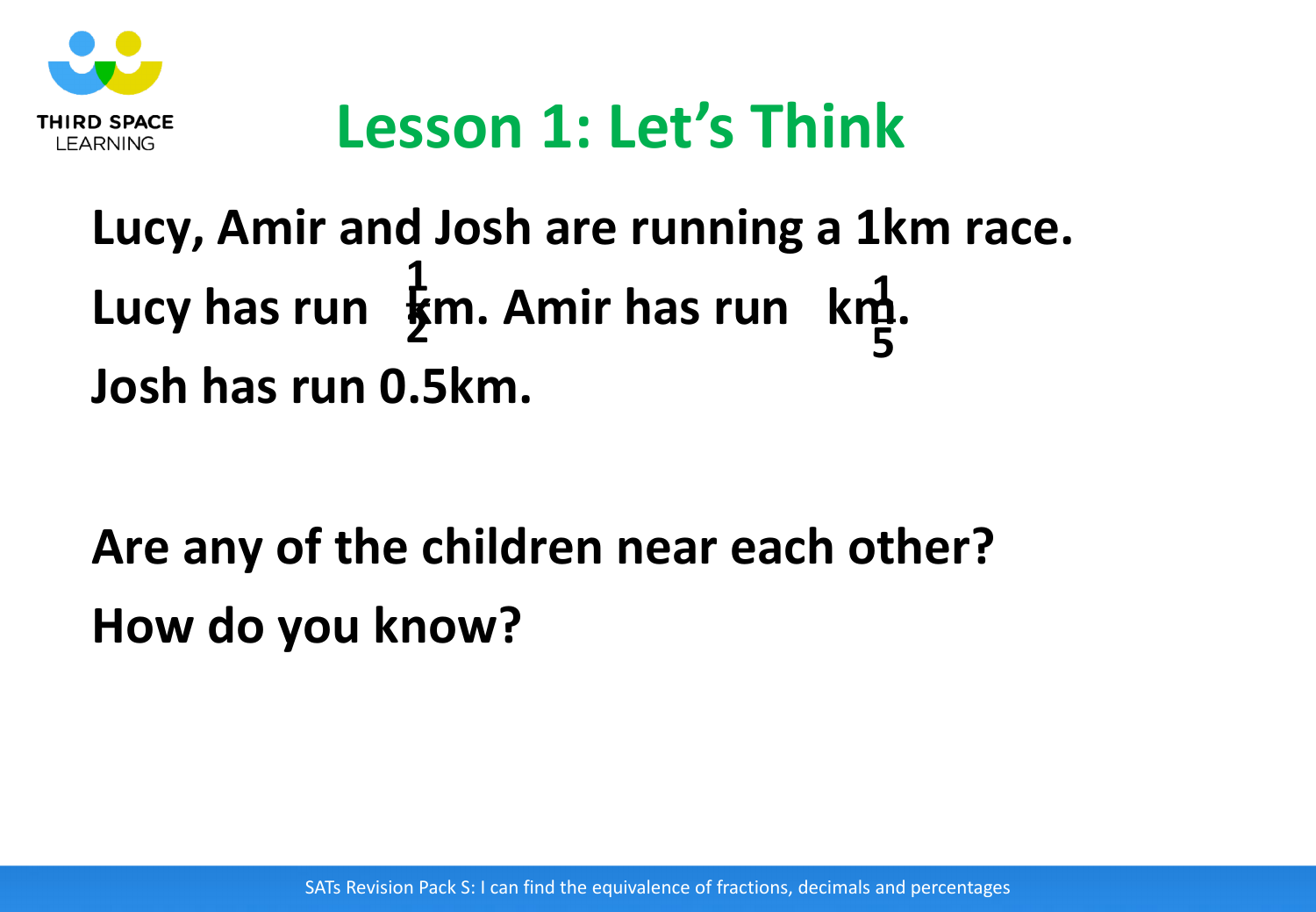

## **Lesson 1: Let's Apply**

#### **Complete the table to show the equivalent fractions and decimals.**

| <b>Fraction</b>     |                  | <b>Decimal</b> |
|---------------------|------------------|----------------|
| 65<br>100           | is equivalent to |                |
|                     | is equivalent to | 0.25           |
| 3<br>$\overline{5}$ | is equivalent to |                |

SATs Revision Pack S: I can find the equivalence of fractions, decimals and percentages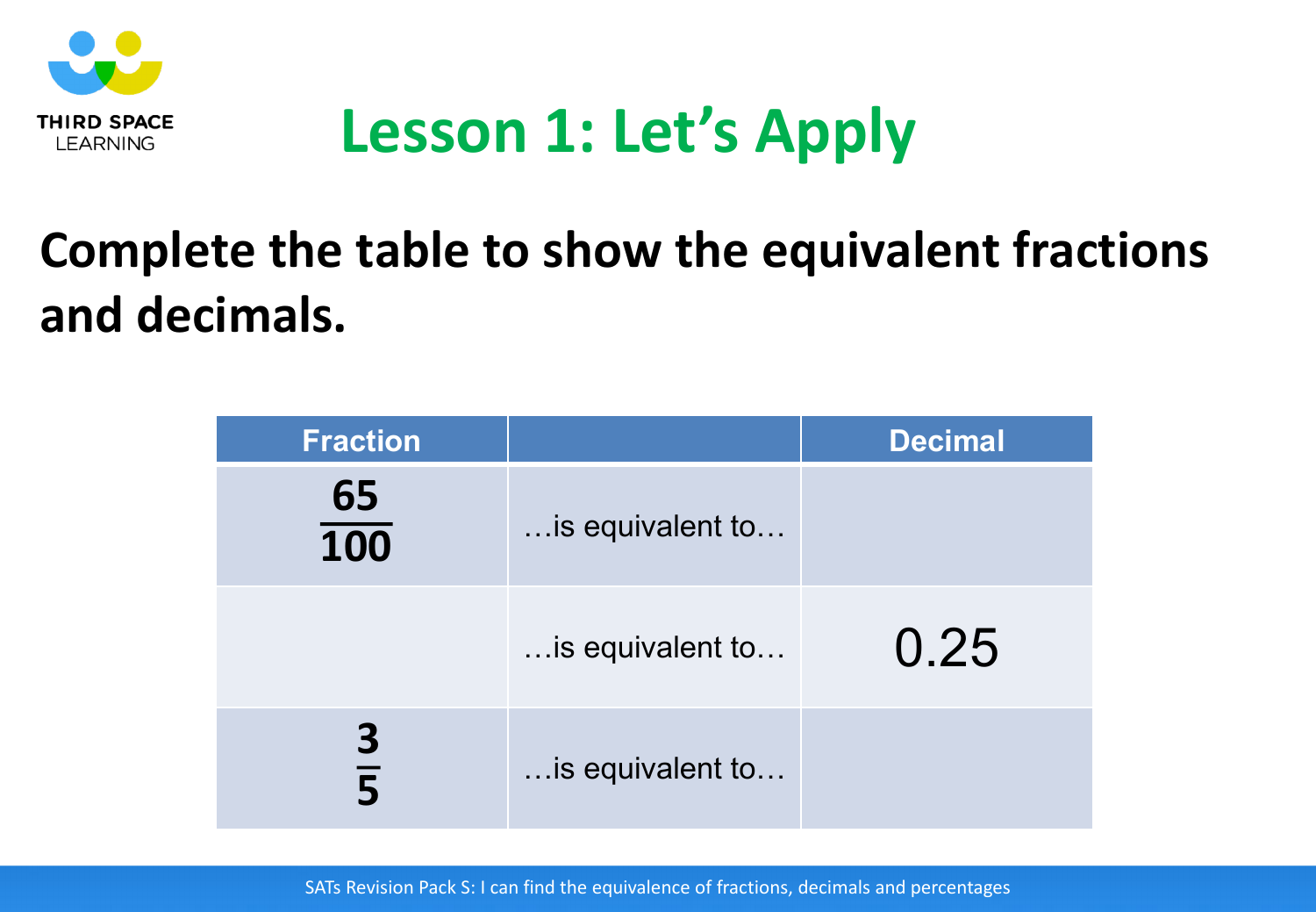

# **Lesson 2: Let's Think**

- **It has snowed and only half of Year 6 have managed to get to school.**
- **Mr Davies says, "I've got 0.5 of a class here!"**
- **Katie says, "There's 50% of us!"**

- **Who is correct?**
- **Discuss your answers. Can you prove it?**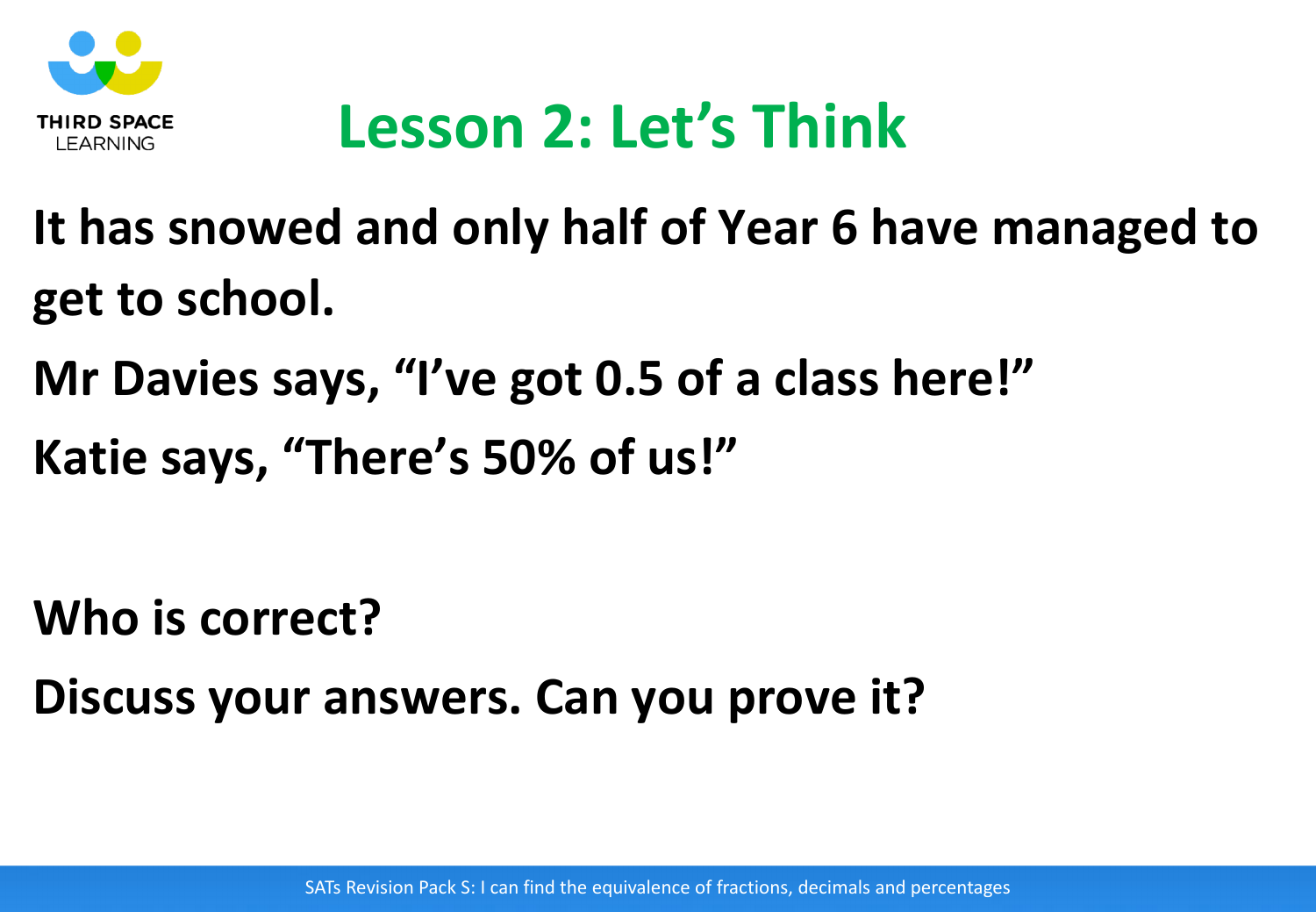

# **Lesson 2: Let's Apply**

#### **Complete this table to show the equivalent fractions, decimals and percentages.**

| <b>Fraction</b> | <b>Decimal</b> | <b>Percentage</b> |
|-----------------|----------------|-------------------|
|                 |                | 60%               |
|                 | 0.75           |                   |
| $rac{2}{5}$     |                |                   |
|                 |                | 50%               |

SATs Revision Pack S: I can find the equivalence of fractions, decimals and percentages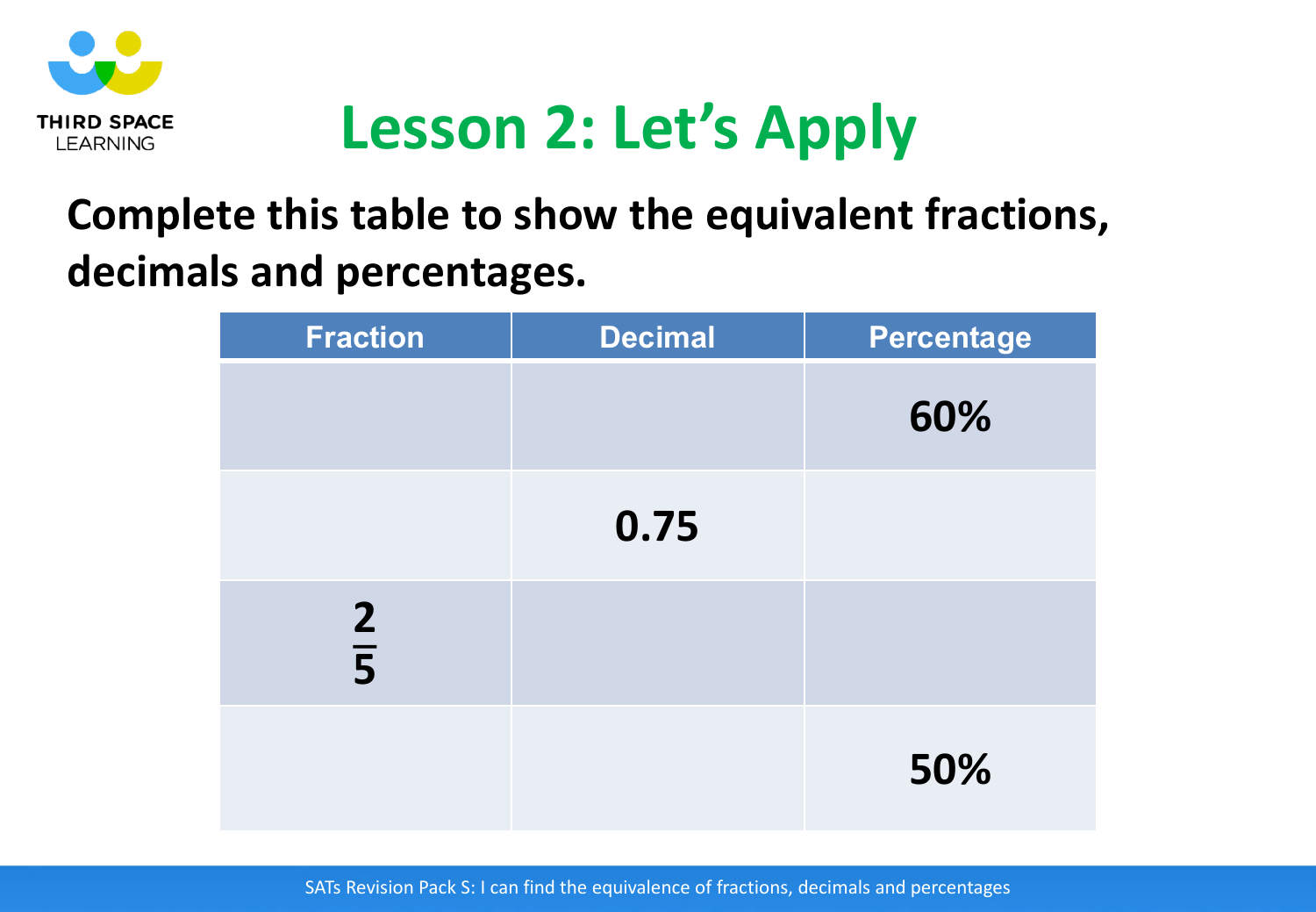

#### **Lesson 3: Let's Think**

#### **How many ways can you write each of these values?**